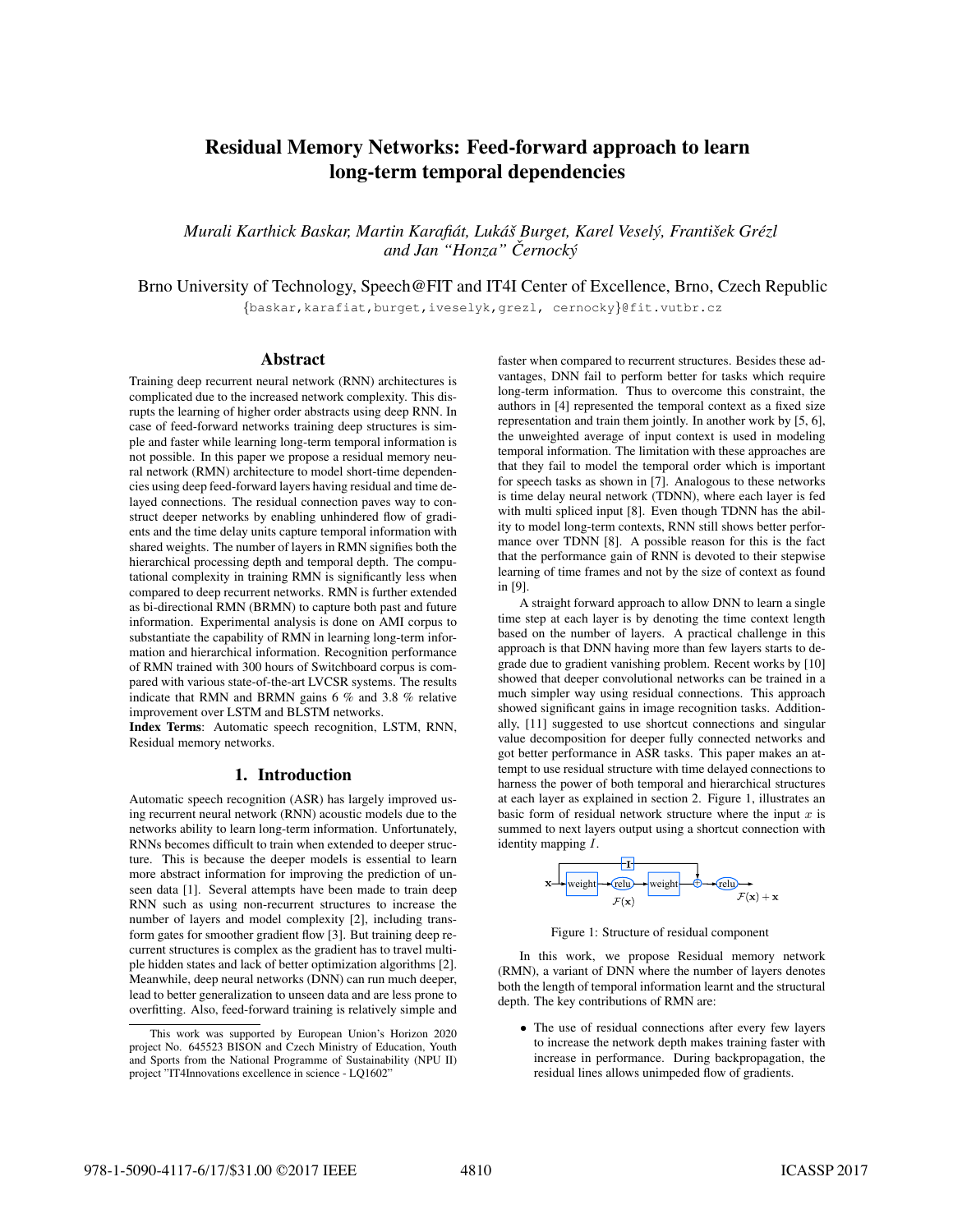• A memory component is present in each layer in a serial manner where the first layer sees  $t - T$  time instant and the last layer sees  $t - 1$  frame. The component weights are shared across all layers to enable them to learn longer-context.

A combination of these two components allows RMN to learn long-term dependencies and higher level abstracts simultaneously in a much simpler and efficient way. Bi-directional RMN (BRMN) is also formulated in this work, which is a simple extension to RMN by adding an extra connection with shared weights for learning future information. Computational complexity is relatively less for BRMN over BLSTM or bidirectional RNNs which is detailed in section 2.1.

In section 3, we explain about AMI corpus and the baseline model configurations used in our experiments. A detailed explanation to build proposed RMN and BRMN model is in section 3.3 and 3.4. Empirical evaluation is conducted in section 4 to validate the structure of RMN for speech recognition tasks. Comparison of the RMN with the best LVCSR systems in literature in listed in section 4.4, which is followed by conclusion and future work.

# 2. Residual memory networks

RMN is composed of memory layers and residual connections as shown in figure 2. The residual connection connects the previous output to the current input by skipping few layers. Each memory layer contains two weight transforms: The first affine transform  $W_l$  learns current time step and is different for each layer  $l = 1, 2, ... L$  as in standard DNNs. The second weight transform  $W_s$  is shared across all layers and learns past information by varying delay in decreasing order. For example in figure 2,  $W_s$  receives  $t - T^{th}$  frame in first layer, second layer receives  $t - (T - 1)^{th}$  frame and the delay keep decreasing as we proceed to higher layers. In RMN  $T$  is fixed based on the number of layers. For instance 18 layered network captures 18 time steps. In this network, relu activation is used after each memory layer as it is efficient for training deeper networks [11, 10]. Thus, RMN can be represented as a variant of deep feed-forward neural network which harnesses the important characteristics of unfolded-RNN and residual networks.

#### *2.0.1. Forward propagation*

Figure 2 shows the series of computations done in RMN architecture, where input  $x(t)$ ,  $\{t = 1, 2, ...T\}$  at time instant t is processed using  $W_l$  matrix in the layer l to get  $h_l(t)$ . The shared weight  $W_s$  receives  $h_l(t - m)$  by delaying  $h_l(t)$  by m time steps. The feed-forward output after each memory layer is

$$
y_l(t) = \phi(x(t)W_l + h_l(t - m)W_s), \ l = 1, 2, ...L \quad (1)
$$

where  $h_l(t) = x(t)W_l$  and  $\phi$  is the relu activation output.

## *2.0.2. Backward propagation*

Backpropagation for computing the parameter  $W_l$  is done in the same way as in standard DNNs. The shared parameter  $W_s$ is computed by taking into account error gradients from all  $T$ time instants which is exactly equal to L memory layers. The error derivative w.r.t to  $W_s$  is

$$
\frac{\partial E(t)}{\partial W_s} = \sum_{k=1}^T \left[ \frac{\partial E(t)}{\partial \hat{z}(t)} \frac{\partial \hat{z}(t)}{\partial h_l(t)} \right] \frac{\partial h_l(t)}{\partial h_k(k)} \frac{\partial h_k(k)}{\partial W_s} \quad (2)
$$

where  $\hat{z}(t)$  is the softmax output, $z(t)$  is target label and  $E_t(.)$  denotes cross-entropy loss function.

## 2.1. Bi-directional residual memory network

In this section, the structure of bi-directional RMN (BRMN) is discussed. The BRMN is an extension of RMN with one additional shared weight transform which receives future frames as input. The forward propagation output is given as

$$
y_l(t) = \phi(x(t).W_l + h_l(t - m).W_s + h_l(t + m).W_b)
$$
 (3)

where  $t-m$  is the time instant delayed by m steps and  $W_b$  is the shared weight across layers. Unlike bi-directional RNN described in [12], BRMN does not require two separate recurrent units for training future and past frames. The past and future frames are not treated as independent entities and merged after each layer. A possible explanation for bi-directional RNN to have two separate layers is because RNN is tend to look over all frames during prediction which leads to performance drop[12]. In case of BRMN the network is constrained to predefined context size based on the the number of memory layers and thus connecting the forward states and backward states after each memory layer shows improvement in performance. Also, BRMN requires only one extra weight transform over RMN and hence the number of parameters is significantly less when compared to bi-directional RNN and BLSTM [13, 12].



Figure 2: Architecture of residual memory network (RMN) with number of memory layers  $L = 18$ . The memory layers can model temporal context size of 18.

# 3. Experimental setup

The experiments were conducted on the AMI meeting conversation corpus<sup>1</sup>, using the independent headset microphone (IHM) recordings. The database is composed of 77 hours - train data and 9 hours of each dev and eval data. 16KHz sampled waveform was used to extract 13-dimensional MFCC features. These features were mean normalized, spliced over 7 frames and projected down to 40 dimensions using linear discriminant analysis (LDA) obtained from LDA+MLLT model. The LDA features were fed to speaker adaptive training (SAT) using speaker based feature-space maximum likelihood linear regression (fM-LLR) transforms to obtain fMLLR features. 80 dimensional log Mel-filterbank (fbank) features were also used for comparison. The standard GMM-HMM and DNN is trained by following the Kaldi toolkit [14]. The LSTM and RMN is trained using the CNTK toolkit [15]. SAT alignments using 4006 tied-states were used as targets for neural network training. Testing was done using eval set with trigram language model.

## 3.1. Baseline DNN and LSTM models

The DNN configuration includes 440 (40 x 11 splice) dimensional fMLLR features at input and 4006 senones at softmax

<sup>1</sup>http:corpus.amiproject.org/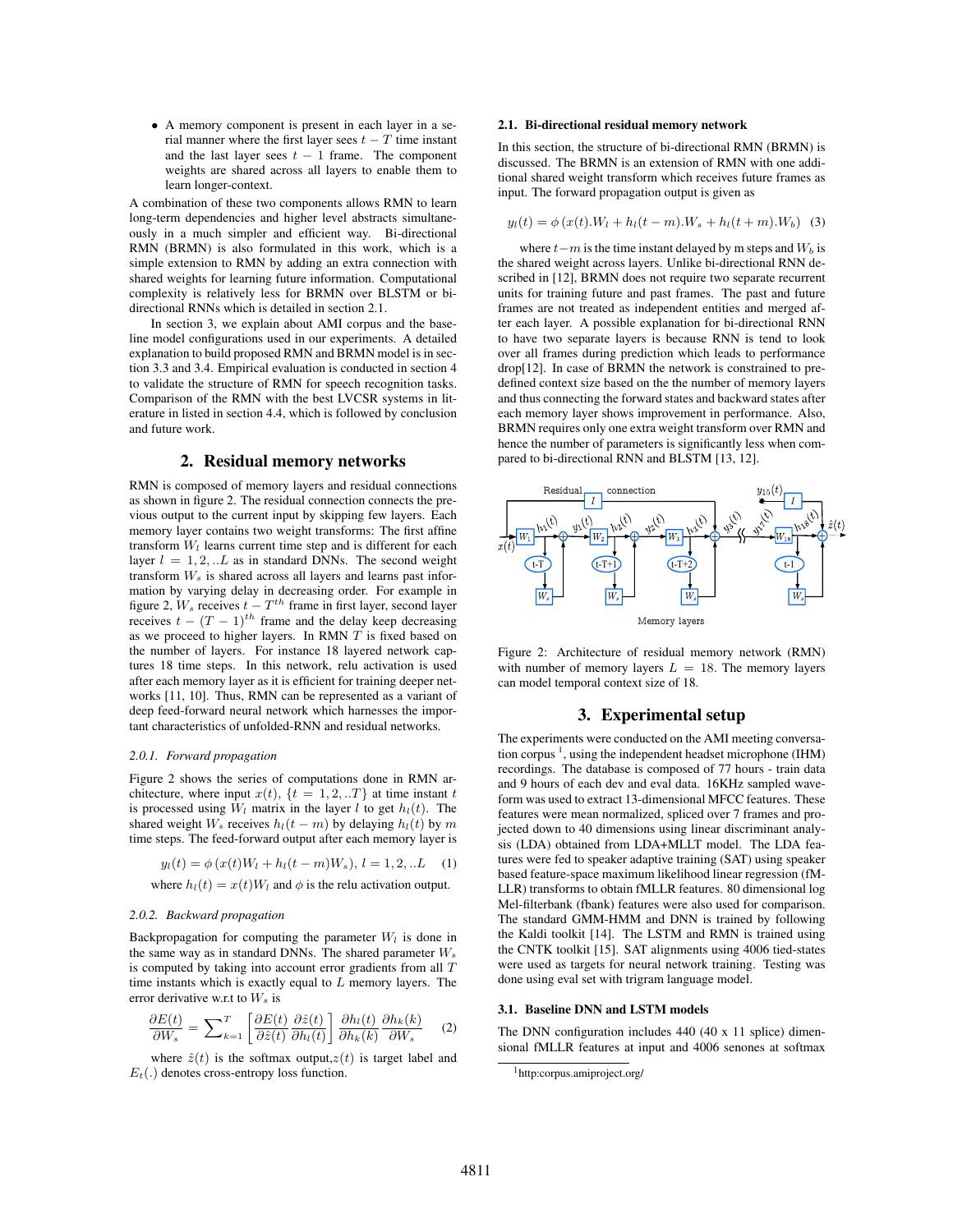output. DNN containing 6 hidden layers, 2048 neurons were initialized using RBM pretraining and fine-tuned with minibatch SGD frame-classification training. The LSTM training is performed by following the CNTK recipe [16]. The LSTM is composed of 3 projected LSTM layers, each having 1024 memory cells and 512 projection units. The LSTM is trained using truncated backpropagation through time (BPTT) with a minibatch size of 20. Forward propagation is done with 40 parallel utterances for faster training and better generalization [15]. Highway LSTM is also built by following the procedure in [3] to analyze the effect of increase in LSTM depth. 3 layered Highway LSTM works better as increasing it to 8 degrades the performance as in table 1. Further experiments in this paper is done with 3 layered Highway LSTM and will be denoted as LSTM for simplicity. The BLSTM architecture is also used which include 3 bi-directional layers each with 512 memory cells and 300 projection units. BLSTM is trained using latency control technique with 22 past frames and 21 future frames as mentioned in [3]. The LSTM based models receives 40 dimensional fMLLR directly as splicing does not help for training LSTMs [17]. The speech recognition results of all these models are stated in table 1.

## 3.2. Ivector extractor

BUT standardization initiative tool  $2$  is used an ivector extractor. This extractor is trained on 9000 hours of Fisher English (part 1 and 2), NIST SRE 2004-2008, Switchboard (phase 2, phase 3, cellular part 1, and cellular part 2). An 100 dimensional meanand length-normalized ivector is extracted for each speaker, after applying multi-lingual neural network based VAD tuned to detect confident speech. Ivectors are appended to input features for training LSTM based systems as suggested in [16].

## 3.3. RMN configuration and training

The memory layers in the RMN architecture contains 512 hidden units followed by the relu activation function. The memory layer is preceded and followed by a higher dimensional layer of 1024 units as it was found to be crucial for better learning. Thus the network configuration is represented as 440-1024- [512 x N layers]-1024-4006. The separate weights of RMN  $W_l$  as mentioned in section 2 are Gaussian initialized with mean 0 and standard deviation of  $0.2/\sqrt{layer\ dim}$ . The shared weight matrix  $W_s$  is initialized as 0 to ensure the model learns feature representation during the first epoch followed by learning of temporal information. This is done to disable the transfer of delayed inputs at the beginning of training. Also, empirically we found that we can restrict the matrix  $W_s$  to be diagonal without loss in performance and it was used throughout this work. In RMN, the residual connection shown is created after every 3 layers as we found it to be optimum as in table 2. Thus RMN requires smaller number of parameters compared to standard DNN and LSTM as mentioned in table 4. The RMN is trained using truncated BPTT with a minibatch size of 256 as suggested in [18] and a maximum of 10 utterances in each minibatch. The initial learning rate is set to 0.2 and increased to 1 in the next 4 epochs. Further training is done by automatically reducing the learning rate for the next epoch by a factor of 0.5 if cross-entropy loss degrades. L2 regularization weight is fixed to 0.00001 and momentum is set to 0.9. The scripts for running the RMN and BRMN experiments are available in github repository.

<sup>2</sup>http://voicebiometry.org/

<sup>3</sup>https://github.com/creatorscan/RMN

## 3.4. BRMN configuration and training

The bi-directional RMN (BRMN) is trained by following the same procedure as RMN with the following modifications: First, the initial learning rate is fixed as 0.000095 and then allowed to auto adjust [15] based on validation loss as in RMN. Second, latency control technique is used to capture 21 future frames. Empirically, we found that BRMN works better for non-spliced input i.e., 40 dimensional fMLLR features were directly sent to input of BRMN. Table 3 shows the performance BRMN with and without splicing. Thus the network configuration of BRMN is 40-1024-[512 x 18 layers]-1024-4006.

Table 1: Baseline recognition performance (% WER) of DNN, DNN+residual, LSTM, highway LSTM and BLSTM for eval set of AMI corpus using fMLLR features

| <b>DNN</b> | $DNN+$   | LSTM [16] | Highway LSTM |                     | <b>BLSTM</b> |
|------------|----------|-----------|--------------|---------------------|--------------|
|            | residual | 3 layers  |              | 3 layers   8 layers | 3 layers     |
| 27.1       | 26.7     | 26.0      | 25.8         | 26.0                | 24.5         |

Table 2: % WER of RMN model with number of layers skipped by the residual connection. This experiment is done by with 15 memory layers of RMN

| # layers skipped by residue |      |      |      |  |
|-----------------------------|------|------|------|--|
|                             |      |      |      |  |
| 26.6                        | 26.0 | 25.9 | 25.9 |  |

Table 3: % WER of RMN and BRMN for spliced and nonspliced input with different width using eval set of AMI corpus

| $%$ WER     | Splice width  |             |              |  |  |
|-------------|---------------|-------------|--------------|--|--|
| Model       | 1 (no splice) | $15 (+/-7)$ | $21 (+/-10)$ |  |  |
| <b>RMN</b>  | 26.6          | 25.6        | 25.6         |  |  |
| <b>BRMN</b> | 24.3          | 24.8        | 25.4         |  |  |

## 4. Validation experiments

This section provides a detailed analysis to understand the behavior of RMN.

#### 4.1. Effect on layer size and feature type

Initial experiments were done to find the optimum number of layers for RMN using 40 dimensional fMLLR features. Figure 3 compares the performance of DNN + residual networks with and without delay connections. The baseline performance of DNN+residual without delay is shown in table 1 Two notable observations can be made from this figure. 1) The importance of delay connections is clearly visible from this figure as it shows more than 1% absolute gain over DNN+residual models. 2) The increase in number of layers has positive influence over both DNN+residual and RMN systems. The performance of both systems reaches threshold after 18 layers. Based on these results, the optimum number of RMN layers is chosen to 18.

Table 4 shows the effect of fMLLR features and fbank features using RMN. This table shows that RMN shows comparable performance to LSTM using fbank features. The performance of RMN is clearly better for fMLLR features when compared to fbank features. The LSTM models seems to perform slightly better over RMN systems for fbank features. It is also visible that both RMN and LSTM suffers with fbank due to the existence of strong correlations in time and frequency. Thus, further experiments in this paper will be conducted based on fMLLR features.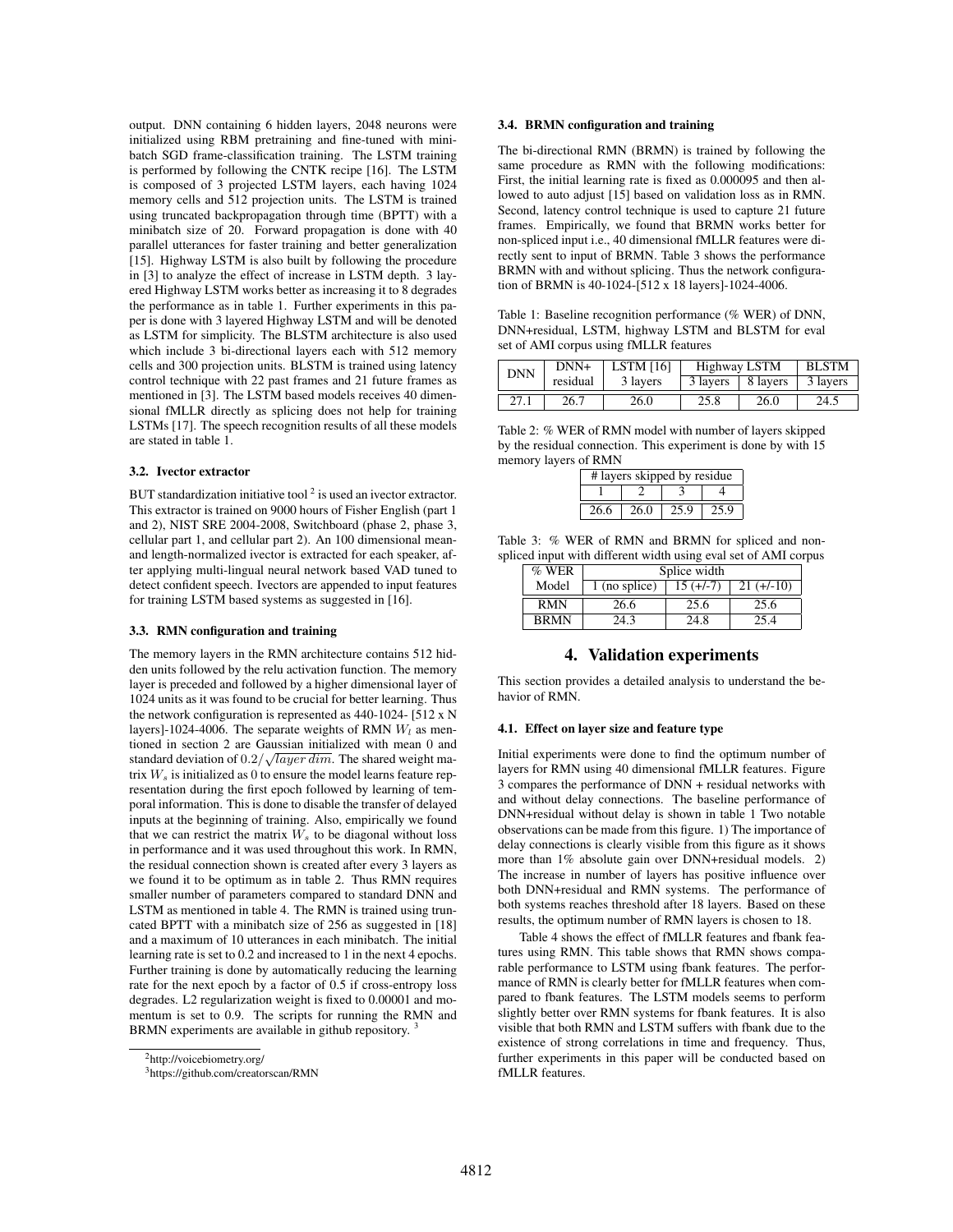## 4.2. Effect of bi-directional RMN and parameters

Table 4 shows that the BRMN model gains absolute 1.3 % improvement over RMN. Next, it is observed that RMN shows slight improvement over LSTM and a similar pattern is noted in bi-directional models. A striking difference between RMN and LSTM models is the number of computational parameters. Even though the RMN has deeper structure the number of parameters is greatly reduced. From table, it is visible that RMN requires 28.9 % lesser parameters than LSTM while BRMN needs 38.5 % lesser parameters than BLSTM. The reason behind this parameter difference in BRMN is due to its simple addition of one extra weight transform for future frames over RMN model, while BLSTM requires two separate LSTM layers for both directions.



Figure 3: Performance comparison between RMN and (DNN+residual) networks for different layer sizes

To verify the importance of deeper architecture in reducing data mismatch, the training and validation error is plotted in figure 4. Convergence of RMN model indicates that RMN is learning in a similar fashion as LSTM. The training loss of RMN models is more than when compared to LSTM models, substantiating that RMN is less prone to overfitting. In case of validation loss, RMN models shows less error over LSTM based systems.



Figure 4: Training and validation err on RMN, BRMN, LSTM and BLSTM using AMI corpus

# 4.3. Speaker adaptation using ivectors

The RMN is fed with ivectors by augmenting it with input features. The experiments in table 4 shows that RMN with fM-LLR+ivector features gives 6.25 % relative improvement over RMN with fMLLR. A relative improvement of 7.4 % is obtained by BRMN model using fMLLR+ivector over fMLLR features. A minimal improvement of absolute 0.3 % is obtained for RMN over LSTM network. The BRMN system with ivectors provides 1.75 % relative improvement over BLSTM with

ivectors. Augmenting ivectors in BLSTM increases the parameters by 2 million whereas BRMN parameters are increased by 0.1 million. This signifies that BRMN shows significant gains over BLSTM without increasing the parameters drastically. Table 4: Comparison of LSTM and RMN with uni- and bidirectional layers and different types of features. Performance of speaker adaptation using ivectors is noted here. The number of parameters (# params) computed is also listed.

| Input    | Model       | Uni-directional |          | Bi-directional |                   |
|----------|-------------|-----------------|----------|----------------|-------------------|
|          |             | $%$ WER         | # params | $%$ WER        | # params          |
| Fbank    | <b>LSTM</b> | 27.8            | 14.5 M   | 26.3           | 17.1 M            |
|          | <b>RMN</b>  | 28.1            | 10.7 M   | 26.4           | 9.9 M             |
| fMLLR    | <b>LSTM</b> | 25.8            | 14.5 M   | 24.5           | 16.1 M            |
|          | <b>RMN</b>  | 25.6            | 10.3 M   | 24.3           | 9.9 M             |
| $fMLLR+$ | <b>LSTM</b> | 24.3            | 16.5 M   | 22.9           | 18.1 M            |
| ivec     | <b>RMN</b>  | 24.0            | 10.4 M   | 22.5           | 10.0 <sub>M</sub> |

Table 5: Comparison of RMN with existing methods in literature trained using 300 hours of Switchboard corpus and tested with Hub5-00 eval set. In this table 3g is trigram, 4g is meant as 4-gram, bn-fMLLR is bottleneck features with fMLLR and ivec represents 100 dimensional ivectors built using section 3.2.

| $%$ WER          | Model Type                | SWB (% CE WER) |      |           |  |
|------------------|---------------------------|----------------|------|-----------|--|
|                  |                           | 3g             | 4g   | $4g+ivec$ |  |
| Proposed         | <b>RMN</b>                | 13.0           | 12.0 | 10.9      |  |
| Models           | <b>BRMN</b>               | 11.8           | 10.8 | 9.9       |  |
| State-of-the-art | <b>TDNN [19]</b>          |                |      | 12.5      |  |
| results          | Unfolded RNN + fMLLR [18] |                |      | 12.7      |  |
| in               | $LSTM + bn-fMLLR$ [20]    |                |      | 10.8      |  |
| literature       | <b>LSTM</b> [19]          |                |      | 11.6      |  |
|                  | <b>BLSTM</b> [19]         |                |      | 10.3      |  |

## 4.4. Results of various LVCSR systems

This section brings the state-of-the-results of LSTM, BLSTM, unfolded RNN and TDNN models using 300 hours of switchboard data tested with hub5-2000 evaluation set. These results are obtained by using ivectors and 4-gram language model. To present a fair comparison, RMN model is also trained with 300 hours data followed by testing with a trigram language model built with Fisher and switchboard corpus, and later rescored with 4-gram language model. The RMN and BRMN is trained in a similar configuration as mentioned in section 3.3 and 3.4. The table 5 shows the  $%$  WER of switchboard (SWB) subset obtained after cross-entropy (CE) training. The effectiveness of RMN in modeling long-term dependencies for large vocabulary data is clearly visible in table 5.

## 5. Conclusion

In this paper we proposed residual memory network (RMN) structure, a variant of feed-forward network to capture temporal context. We have also introduced a bi-directional RMN which capture forward and backward states with less computational complexity. The reasonable effectiveness of RMN in capturing both temporal and higher-order information was shown in AMI and switchboard tasks. BRMN showed 3.8 % relative improvement over BLSTM and RMN gained 6 % relative improvement over LSTM. In the future, we will develop a way to further increase the depth of RMN for capturing longer context. A interesting direction is to validate the ability of RMN in language modeling tasks. To increase the efficiency of RMN with fbank features, we would like to use convolutional layers before RMN to learn spatial representations.